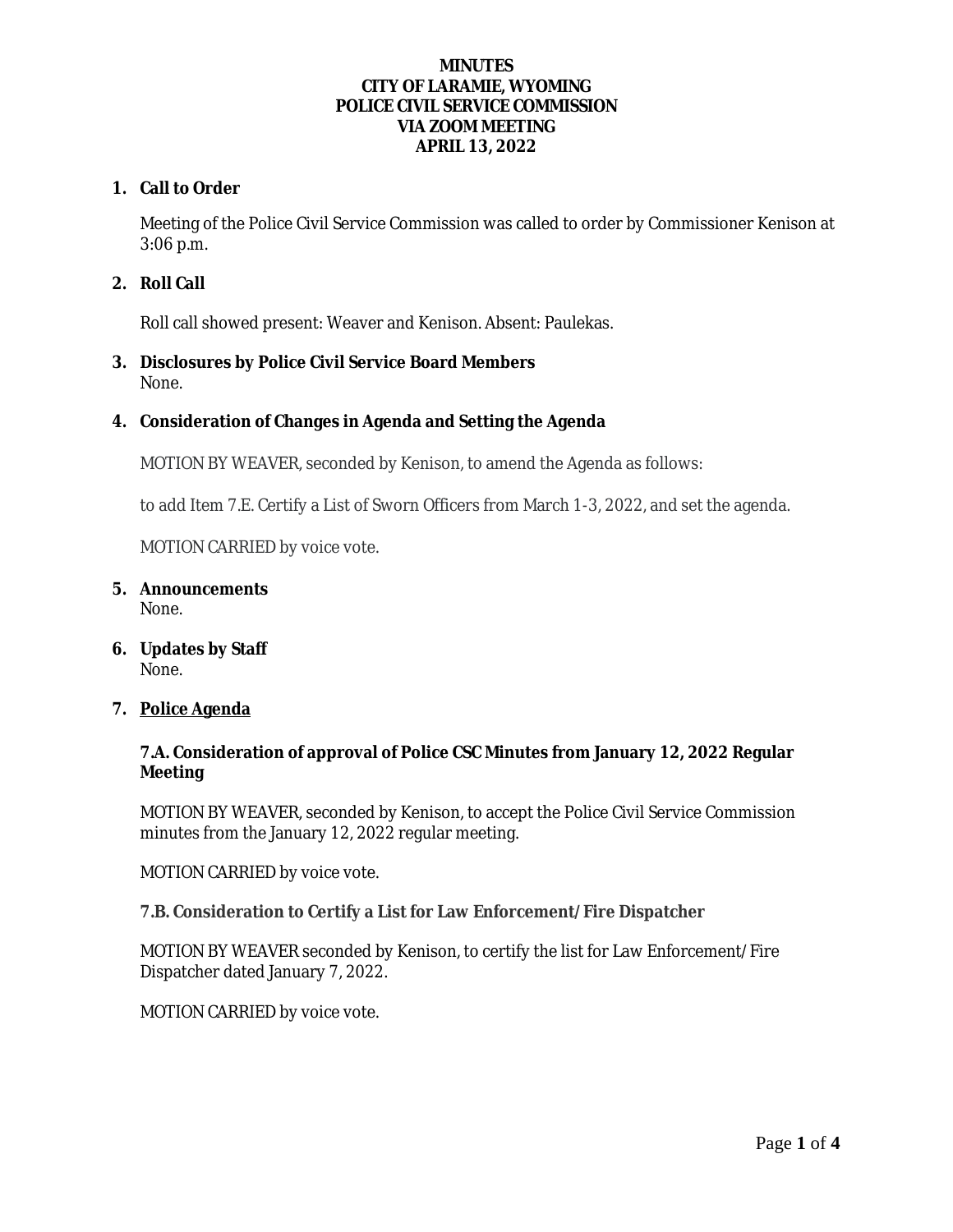#### **MINUTES CITY OF LARAMIE, WYOMING POLICE CIVIL SERVICE COMMISSION VIA ZOOM MEETING APRIL 13, 2022**

## **7.C. Certify a List for the Position of 911 Emergency Communications Operator Recruit dated March 11, 2022**

MOTION BY WEAVER seconded by Kenison, to certify the list for 911 Emergency Communications Operator Recruit dated March 11, 2022.

MOTION CARRIED by voice vote.

### **7.D. Notification of Demotion Decision**

MOTION BY WEAVER, seconded by Kenison, to accept the notification to the Commission that the Chief of Police, in consultation with the City Manager, have recommended the demotion of Chris Cleven, effective April 8, 2022.

MOTION CARRIED by voice vote.

## **7.E. Certify a List of Sworn Offices from March 1-3, 2022**

MOTION BY WEAVER, seconded by Kenison, to certify a List of Sworn Offices from March 1-3, 2022.

MOTION CARRIED by voice vote.

## **8. Public Comments**

None.

## **9. Adjournment**

MOTION BY WEAVER, seconded by Kenison, to adjourn the Police Civic Service Commission Meeting.

MOTION CARRIED by voice vote.

Police Civil Service Commission adjourned at 3:30 p.m.

Approved:

Nancy Bartholomew Date City Clerk, CMC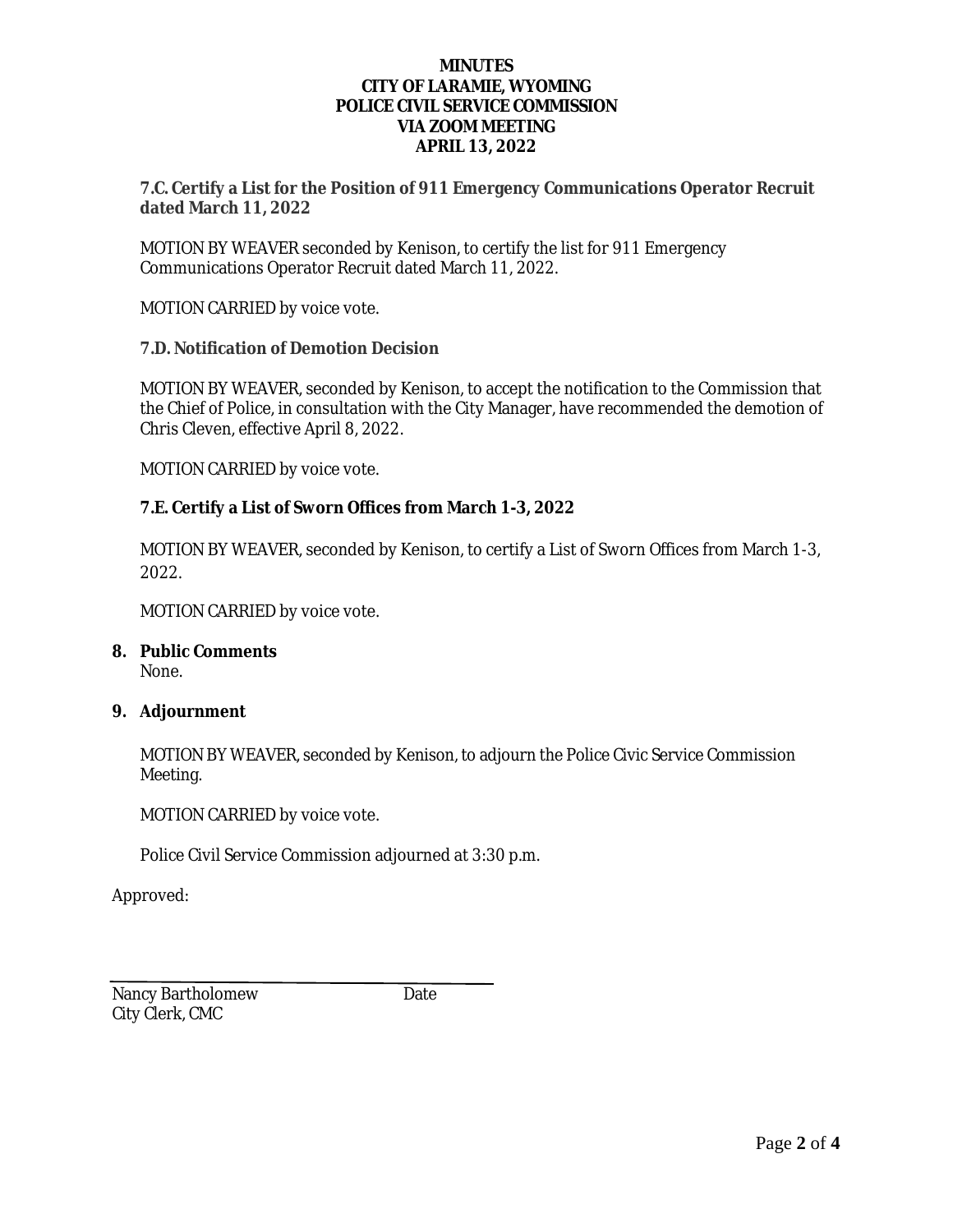## **MINUTES CITY OF LARAMIE, WYOMING FIRE CIVIL SERVICE COMMISSION VIA ZOOM MEETING APRIL 13, 2022**

# **1. Call to Order**

Meeting of the Fire Civil Service Commission was called to order by Chairman Kenison at 3:31 p.m.

# **2. Roll Call**

Roll call showed present: Weaver, and Kenison. Absent: Paulekas.

**3. Disclosures by Fire Civil Service Board Members** None.

# **4. Consideration of Changes in Agenda and Setting the Agenda**

MOTION BY KENISON, second by Weaver, that the Agenda be set as presented.

MOTION CARRIED by voice vote.

- **5. Announcements** None.
- **6. Updates by Staff** None.

## **7. Fire Agenda**

# **7.A. Consideration of approval of Fire CSC Minutes from January 12, 2022 Regular Meeting**

MOTION BY WEAVER, seconded by Kenison, to approve the Fire Civil Service Commission meeting minutes from the January 12, 2022 meeting.

MOTION CARRIED by voice vote.

## **8. Public Comments**

None.

## **9. Adjournment**

MOTION BY WEAVER, seconded by Kenison to adjourn the Fire Civil Service Commission meeting.

MOTION CARRIED by voice vote.

Fire Civil Service Commission adjourned at 3:33 p.m.